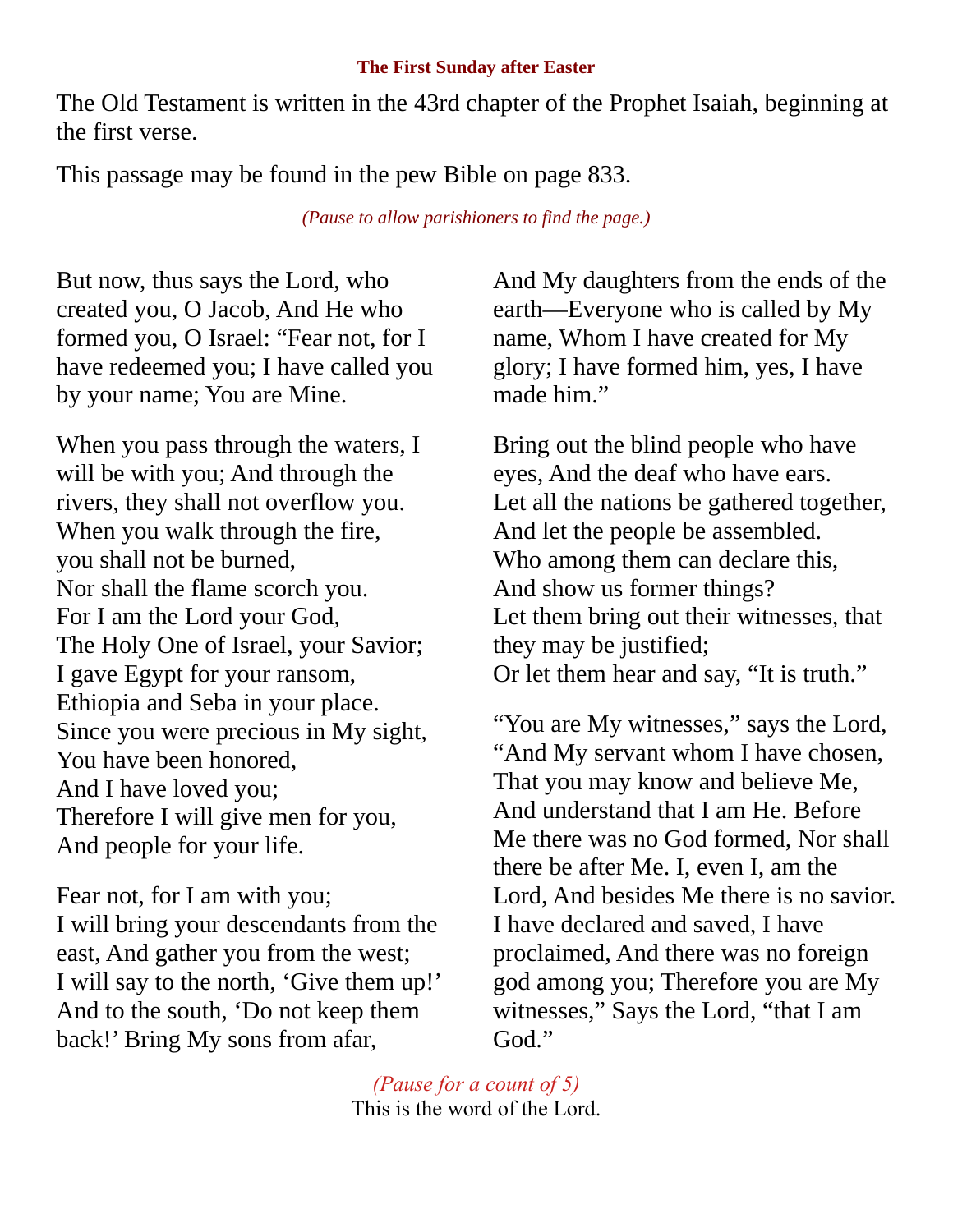## **The First Sunday after Easter Psalm 66**

1 O BE joyful in God, all ye lands; \* sing praises unto the honour of his Name; make his praise to be glorious.

2 Say unto God, O how wonderful art thou in thy works! \* through the greatness of thy power shall thine enemies bow down unto thee.

3 For all the world shall worship thee, \* sing of thee, and praise thy Name.

4 O come hither, and behold the works of God; \* how wonderful he is in his doing toward the children of men.

5 He turned the sea into dry land, \* so that they went through the water on foot; there did we rejoice thereof.

6 He ruleth with his power for ever; his eyes behold the nations: \* and such as will not believe shall not be able to exalt themselves.

7 O praise our God, ye peoples, \* and make the voice of his praise to be heard;

8 Who holdeth our soul in life; \* and suffereth not our feet to slip.

9 For thou, O God, hast proved us; \* thou also hast tried us, like as silver is tried.

10 Thou broughtest us into the snare; \* and laidest trouble upon our loins.

11 Thou sufferedst men to ride over our heads; \* we went through fire and water, and thou broughtest us out into a wealthy place.

12 I will go into thine house with burnt-offerings, and will pay thee my vows, \* which I promised with my lips, and spake with my mouth, when I was in trouble.

13 I will offer unto thee fat burnt-sacrifices, with the incense of rams; \* I will offer bullocks and goats.

14 O come hither, and hearken, all ye that fear God; \* and I will tell you what he hath done for my soul.

15 I called unto him with my mouth, \* and gave him praises with my tongue.

16 If I incline unto wickedness with mine heart, \* the Lord will not hear me.

17 But God hath heard me; \* and considered the voice of my prayer.

18 Praised be God, who hath not cast out my prayer, \* nor turned his mercy from me.